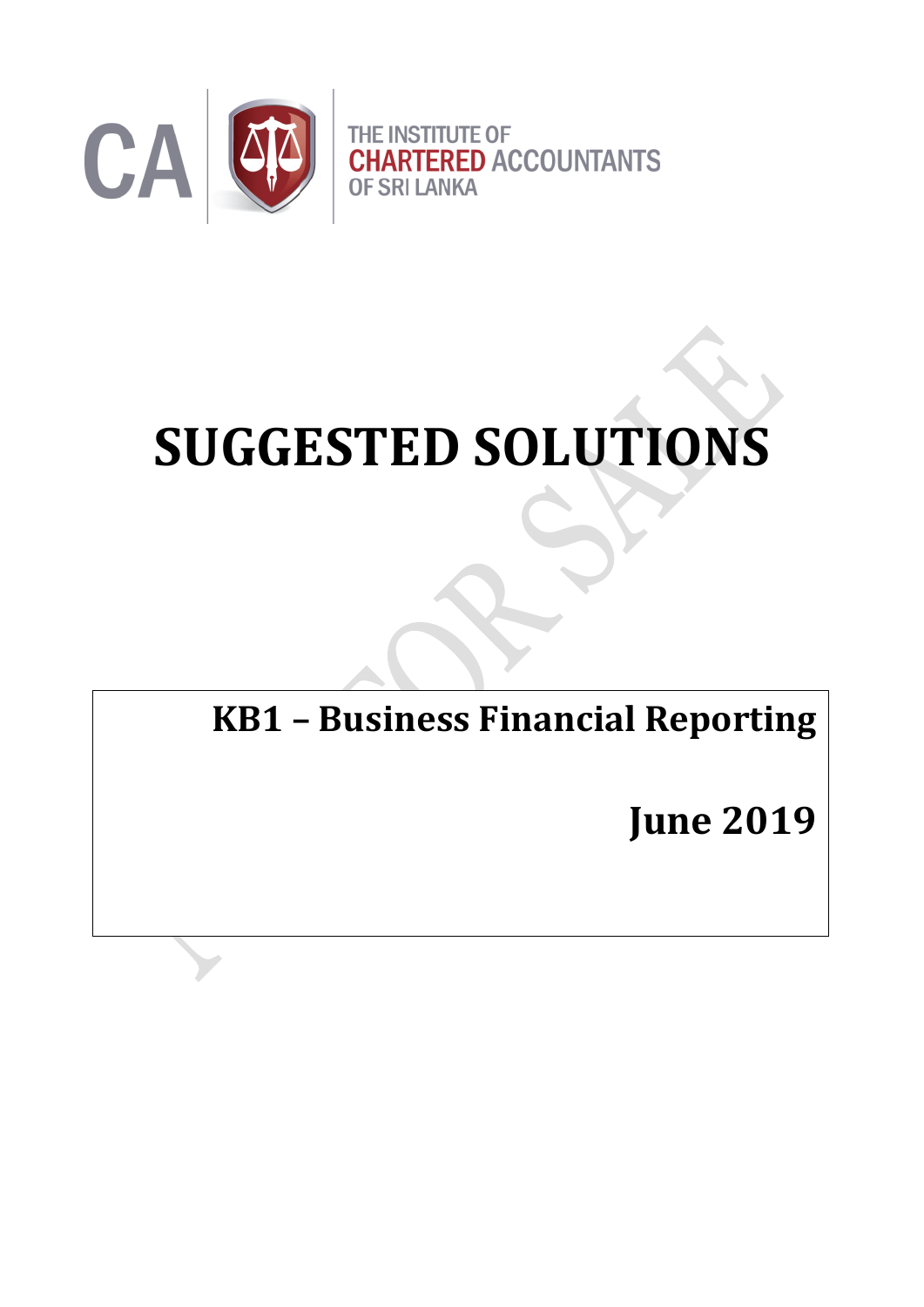# **SECTION 1**

#### **Answer 01**

#### **Relevant learning outcome/s: 1.1.1 and 1.3.3**

- 1.1.1 Demonstrate knowledge of the conceptual framework of Sri Lanka Accounting Standards, with emphasis on:
	- Objectives of general purpose financial statements
	- Underlying assumptions
	- Qualitative characteristics of financial statements
	- Elements of financial statements
	- Recognition and measurement of elements of financial statements
	- Concepts of capital and capital maintenance
- 1.3.3 Discuss the regulations applicable to the accounting profession and financial service industry.

Study text reference: Pages 7, 36 and 37

(a)

#### **Existing investors (shareholders)**

Existing investors of the hotel want to assess how well the management is performing, how profitable the hotel's operations are and the potential for dividend payments, as well as whether their investment is sound.

#### **Potential investors**

Potential investors' decisions mainly involve whether to buy equity or debt instruments of the company, and they would like to know the expected return on their investments.

#### **Lenders**

They want to ensure that the hotel is able to keep up interest payments and eventually repay the amounts advanced.

#### **Creditors (suppliers)**

They would like to know whether the company will be able to continue operations and have the ability to settle its dues.

#### **Tax authorities**

They want to know about business profits in order to assess the tax payable by the hotel.

#### **Employees of the company**

They would want to make a decision about their future career. The amount of their wages and salaries depend on how well the company is performing.

#### **Customers**

They would like to know whether the company will be able to continue production and supply goods and services.

#### **Public**

Any possible justification.

KB1 - Suggested Solutions<br>June 2019 June 2019 Page 2 of 16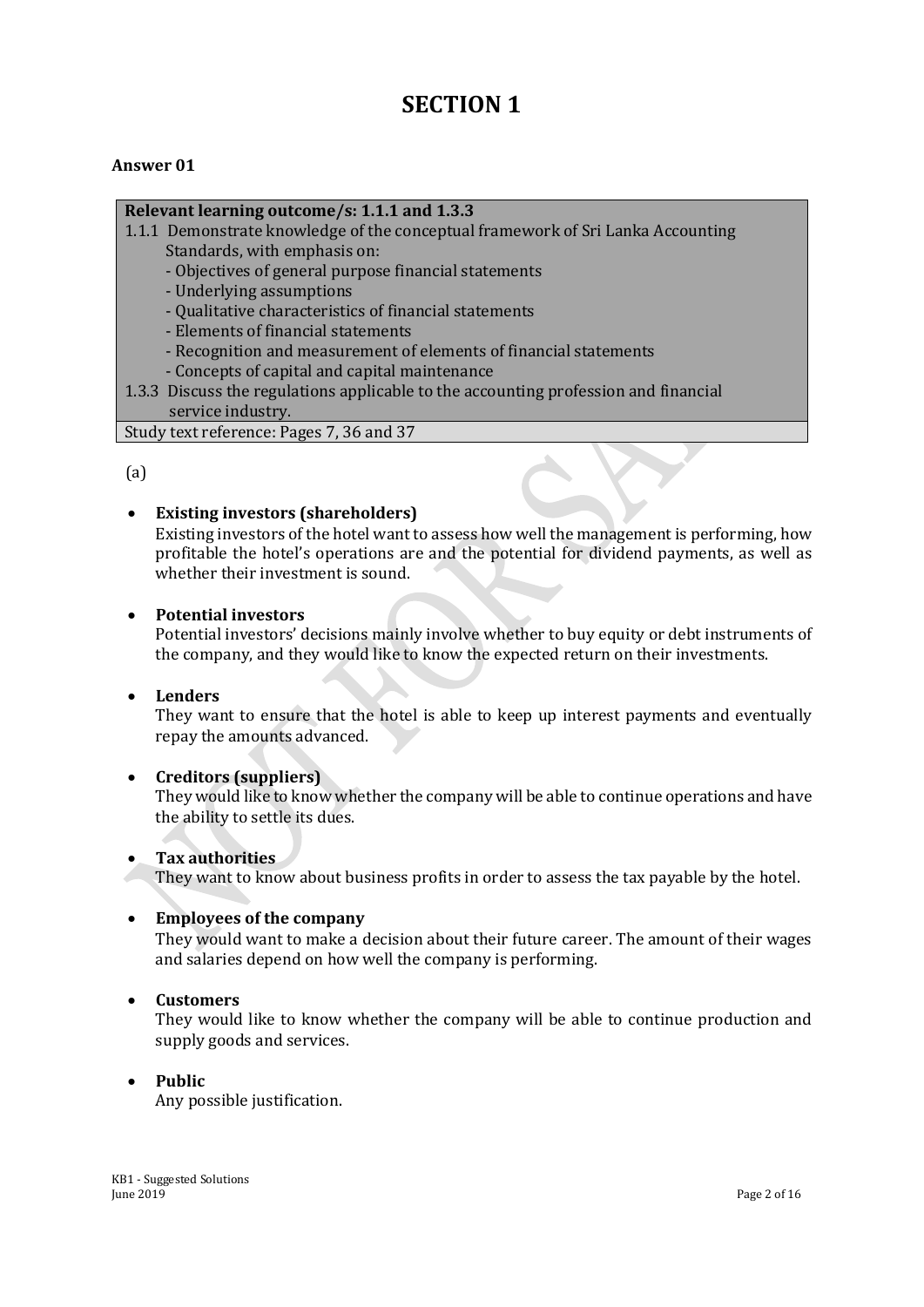(b) Sri Lanka Accounting and Auditing Standards Act No. 15 of 1995 identifies business entities as Specified Business Enterprises (SBEs) based on revenue, number of employees and liabilities to banks and other financial institutions in addition to the Other SBE categories given below.

Other companies:

- 1. Which have a turnover in excess of Rs. 500 million
- 2. Which at the end of the previous year had liabilities to banks and other financial institutions in excess of Rs. 100 million
- 3. Which have a staff in excess of 1,000 employees.

Even though M&M's revenue and number of employees are below the prescribed limits, its liabilities to banks and other financial institutions in the previous year are above the prescribed limit**.**

Therefore M&M has to submit its audited finical statements for the year ended 31 March 2019 to SLAASMB. Accordingly the MD's opinion is not accurate.

#### **(Total: 10 marks)**

#### **Answer 02**

#### **Relevant learning outcome/s: 2.1**

Level A

Thorough knowledge and comprehension of the standard to identify significant complicated issues and any potential implications to the financial statements, and to exercise professional judgment in the evaluation and application of standards in resolving a complicated matter related to financial reporting. Where:

- A "complicated matter" includes transactions and/or events which require thorough analysis of the matter and evaluation of standards.

- It may require the analysis, application and evaluation of relevant standard/s.

Study text reference: Pages 219 – 224

(a) The inventory of Syntex PLC should be valued as follows.

#### **Finished goods**

|                                     | Rs.    |
|-------------------------------------|--------|
| Cost per unit                       |        |
| Material $\rightarrow$ 10kg $*$ 550 | 5,500  |
| Conversion                          | 4,500  |
| Total                               | 10,000 |
| Net realisable value                |        |
| Expected selling price              | 16,000 |
| Less: Selling costs estimate        | (1.500 |
| Net realisable value                |        |

Value of finished goods inventory at closing  $\rightarrow$  200  $*$  10,000 = Rs. 2,000,000 Value of raw material inventory at closing  $\rightarrow$  550  $*$  1,000 = Rs. 550,000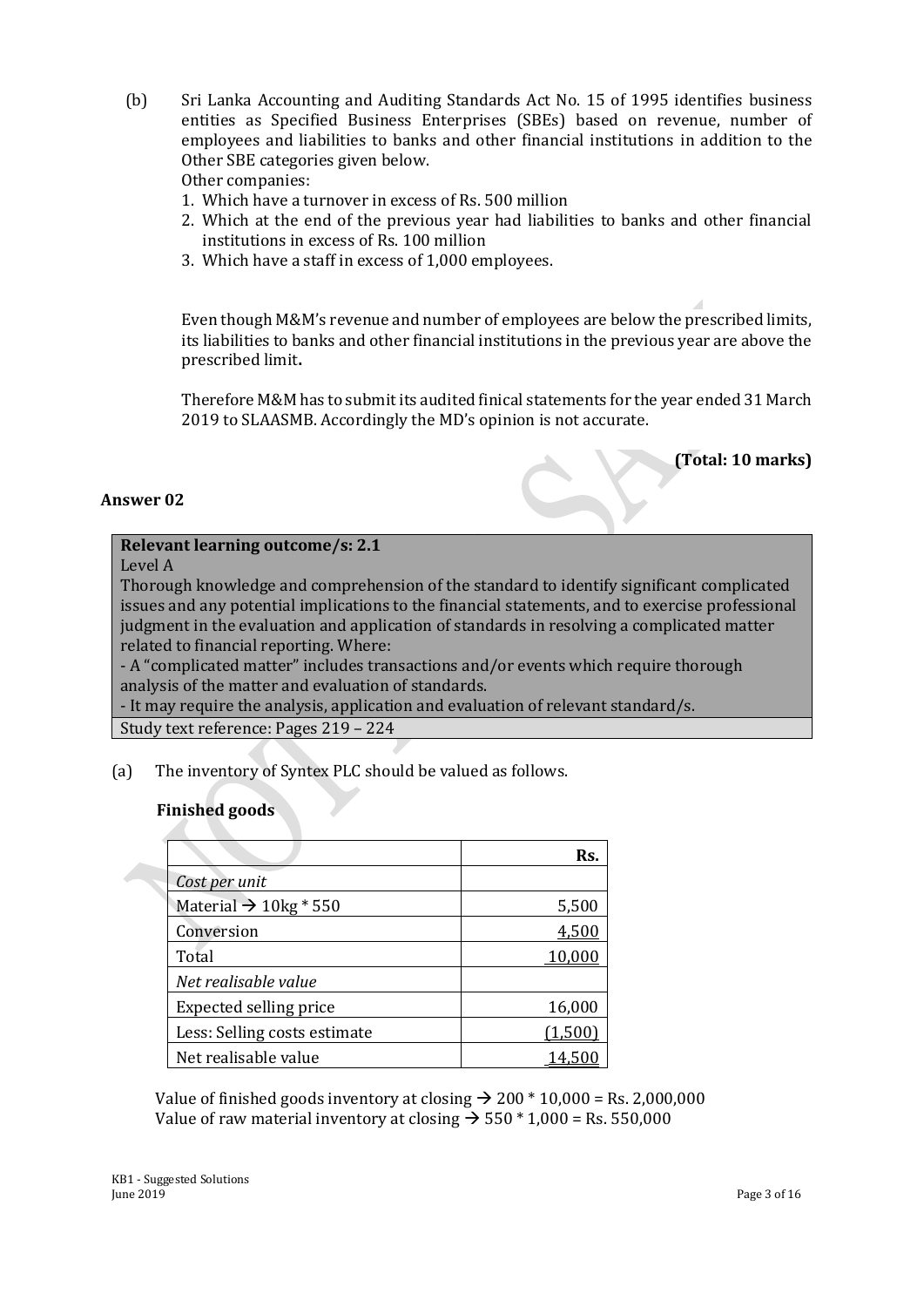The net realiasable value (NRV) of the raw material (Rs. 300) if sold as raw material is lower than the cost. However, the NRV of processed finished goods is higher than the cost. Therefore the raw material inventory should not be written down, and be recorded in the books at cost**.**

|                                                | Rs.   |
|------------------------------------------------|-------|
| Expected sale proceeds if sold as raw material | 200   |
| NRV per kg of raw material                     | 1.000 |

#### (b)

- In an inflationary situation, the FIFO method shows a more favourable performance due to ending inventory being higher than the costs assigned to the units sold.
- However, profit-based payments such as bonuses and taxes may also go up. As a result, the increased profits will get diluted to reach a net result.
- The cash flow position will not improve since the increased profit impact is offset by the increased working capital on inventories.
- Rather the cash flow position may deteriorate due to the cost of extra profit-based payments such as bonuses and tax payments.
- WAC assigns average costs to the units that are sold, as well as to the units in ending inventory.
- In an inflationary situation, the WAC method of valuation neither produces favourable profits nor an adverse cash flow position as in the case of FIFO.

Therefore, in an inflationary situation the FIFO method of inventory valuation produces a more favourable performance compared to the WAC method of valuation. However, WAC will not adversely affect the cash flow position as in the case of FIFO.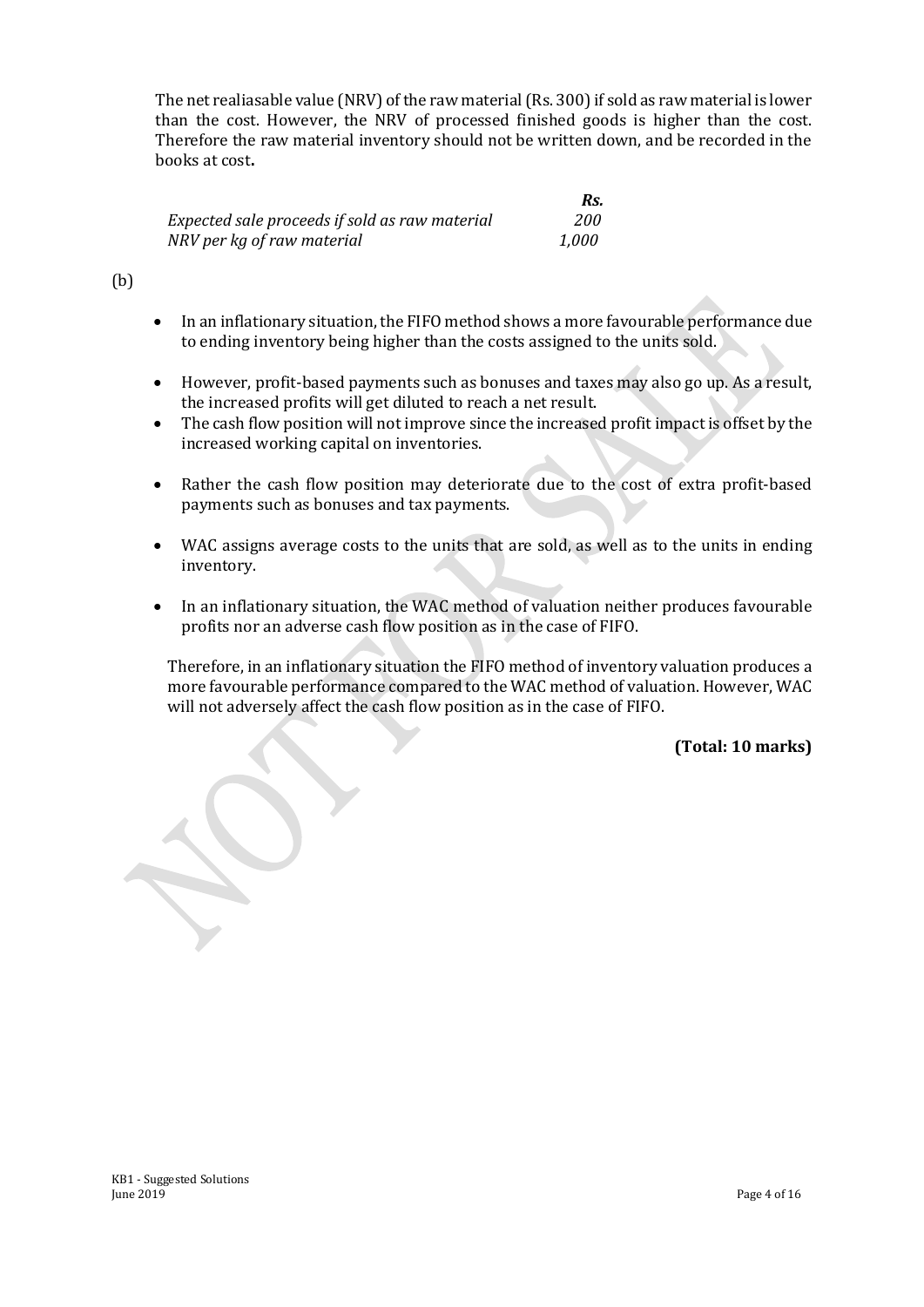#### **Relevant learning outcome/s: 2.2**

#### Level B

Good knowledge and comprehension of the standard to identify moderately complicated issues and any potential implications to the financial statements, and to exercise professional

judgment in the analysis and application of standards in resolving a moderately complicated matter related to financial reporting. Where:

A "moderately complicated matter" includes transactions and/or events which require an analysis of a matter and evaluation of such matter with the related.

Study text reference: Pages 315 – 319 and 342 – 352

#### (a)

#### **Under SLFRS 9**

| <b>Classification</b>                                        | <b>Measurement basis</b> |
|--------------------------------------------------------------|--------------------------|
| Investments at amortised cost                                | Amortised cost           |
| Investments at fair value through profit or loss (FVTPL)     | Fair value               |
| Investments at fair value through other comprehensive income | Fair value               |

#### **Under LKAS 39**

| <b>Classification</b>                                    | <b>Measurement basis</b> |
|----------------------------------------------------------|--------------------------|
| Loans and receivables                                    | Amortised cost           |
| Investments at fair value through profit or loss (FVTPL) | Fair value               |
| Available-for-sale investments                           | Fair value               |
| Held-to-maturity investments                             | Amortised cost           |

SLFRS 9 bases the classification of financial assets on the contractual cash flow characteristic and the entity's business model for managing the financial asset; whereas LKAS 39 bases the classification on specific definitions for each category. Overall, the SLFRS 9 financial asset classification requirements are considered to be more principle-based than those under LKAS 39.

#### (b)

Initially, the financial liability is measured at fair value, which was Rs. 200 million. Also the coupon payment of Rs. 24 million  $(200 * 12\%)$  is reduced from the liability. Hence, the carrying amount of the financial liability as at the year-end is Rs. 176 million. The difference between the carrying amount of Rs. 176 million and the fair value using the original credit risk represents a change in the fair value due to market fluctuations, and should be recorded in the income statement, which is Rs. 27.07 million (203.07 – 176).

The difference between the fair values, using the original credit risk and actual value of Animax's bond, is a result of the deterioration in the credit quality of the bond and should therefore be recognised through OCI. It is a gain of Rs. 1.54 million (201.53 – 203.07).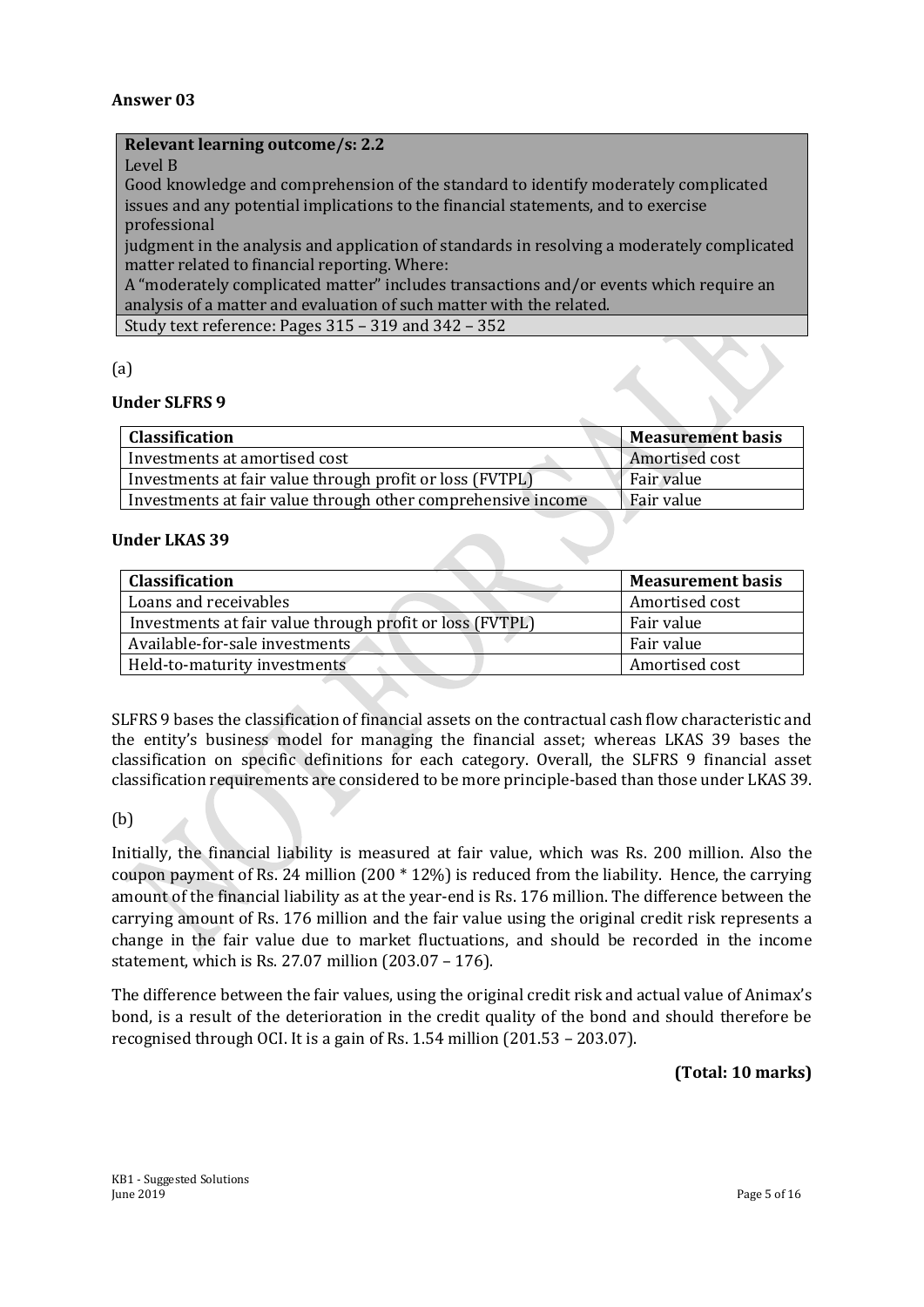#### **Relevant learning outcome/s: 2.2**

Level B

Good knowledge and comprehension of the standard to identify moderately complicated issues and any potential implications to the financial statements, and to exercise professional

judgment in the analysis and application of standards in resolving a moderately complicated matter related to financial reporting. Where:

A "moderately complicated matter" includes transactions and/or events which require an analysis of a matter and evaluation of such matter with the related.

Study text reference: Pages 115, 116, and 617 – 625

| P. |         |
|----|---------|
|    | I       |
|    | _       |
|    | i<br>۰, |

|                                        |                    |         | Rs.       |
|----------------------------------------|--------------------|---------|-----------|
| <b>Specific borrowings</b>             |                    |         |           |
| Finance cost                           | 5,000,000 *<br>12% |         | 600,000   |
| Finance income                         |                    |         | (370,000) |
| Net finance cost                       |                    |         | 230,000   |
| <b>General borrowings</b>              |                    |         |           |
| Capitalisation rate                    |                    |         |           |
| Outstanding during the year            | Interest rate      | Finance |           |
|                                        |                    | cost    |           |
| Rs. 1 million                          | 14%                | 140,000 |           |
| Rs. 3 million                          | 13%                | 390,000 |           |
|                                        |                    | 530,000 |           |
| Capitalisation rate                    |                    | 13.25%  |           |
| (530,000/4,000,000)                    |                    |         |           |
| Finance cost relating to the amount    |                    |         | 99,375    |
| used                                   |                    |         |           |
| for the plants                         |                    |         |           |
| $(1,500,000 * 13.25\% * 6/12)$         |                    |         |           |
| Total borrowing cost to be capitalised |                    |         | 329,375   |
| to the plant for the year ended 31     |                    |         |           |
| December 2018                          |                    |         |           |

- (b) Per Section 9 of SLFRS for SMEs, a parent need not present consolidated financial statements if:
	- (i) the parent itself is a subsidiary, and
	- (ii) its ultimate/intermediate parent produces consolidated general purpose financial statements that comply with full SLFRS or SLFRS for SMEs.

Further, a subsidiary is not consolidated if it is acquired and held with the intention of selling/disposing it within one year from the acquisition. Otherwise, a parent shall present consolidated financial statements.

Since G does not satisfy the criteria above it should present consolidated financial statements consolidating M, and M's two subsidiaries other than the one acquired and held for disposal. When G prepares consolidated financial statements that comply with SLFRS for SMEs, M is exempted as both the above criteria are met.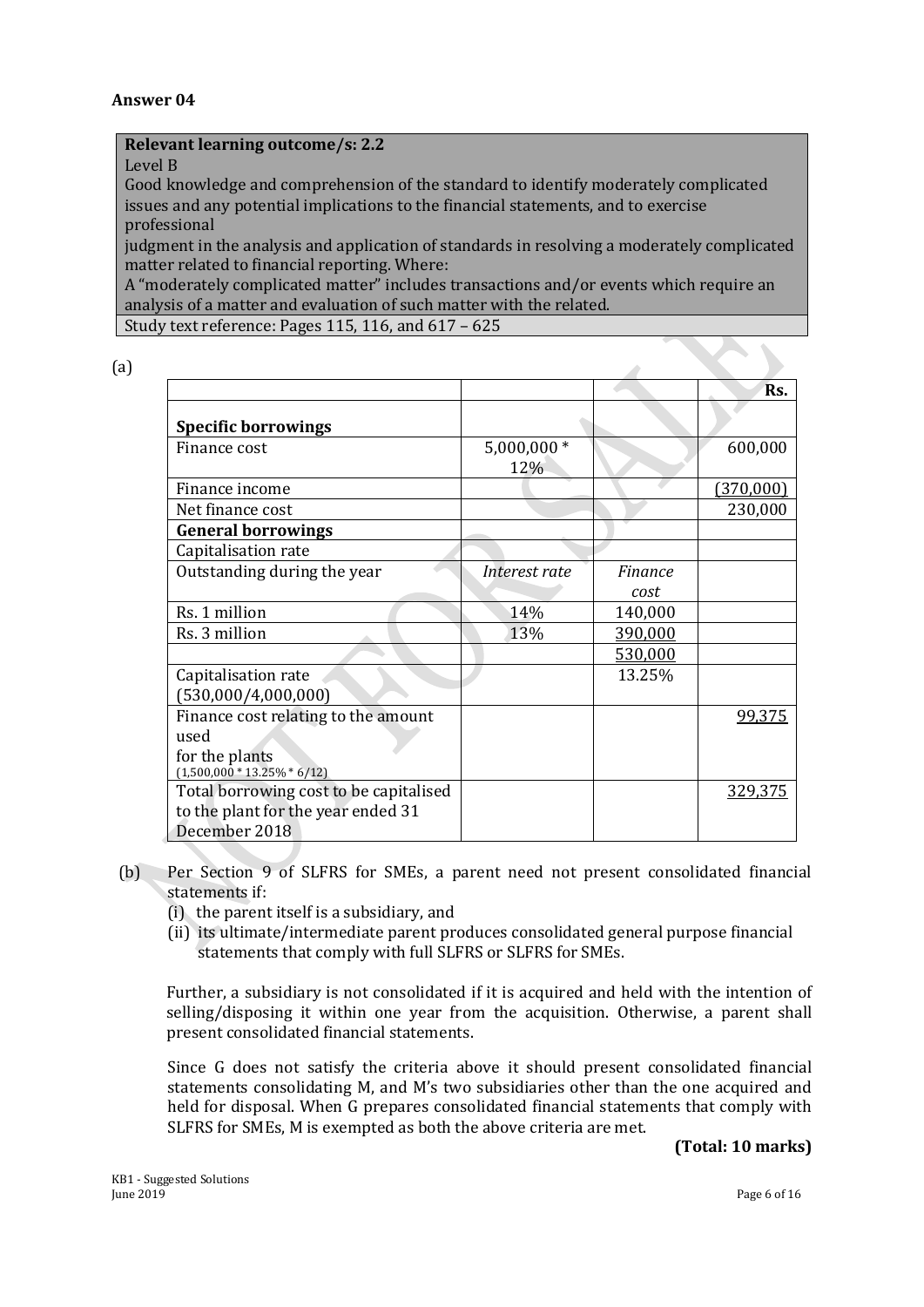#### **Relevant learning outcome/s: 4.1.1 and 4.1.2**

4.1.1 Demonstrate a thorough understanding of the different techniques available to analyse

financial statements, including ratio analysis and common size financial statements.

4.1.2 Interpret relevant financial ratios, including profitability ratios, liquidity ratios, efficiency ratios, and gearing and solvency ratios.

Study text reference: Pages 632 – 667

(a)

|                                              | Win Lanka PLC | <b>Sun Lanka PLC</b> |
|----------------------------------------------|---------------|----------------------|
|                                              |               |                      |
| <b>Operating profit margin</b>               | 4.63%         | 4.82%                |
| $=$ (EBIT/Sales $*$ 100)                     |               |                      |
| After tax net profit margin                  | 2.72%         | 1.99%                |
| $= (PAT/Sales * 100)$                        |               |                      |
| <b>EBIT</b>                                  | 258           | 274                  |
| Interest                                     | (48)          | (117)                |
| <b>PBT</b>                                   | 210           | 157                  |
| Tax                                          | (59)          | (44)                 |
| <b>PAT</b>                                   | 151           | 113                  |
| <b>Return on equity</b>                      | 10.86%        | 14.15%               |
| = (Profit available for equity holders/Total |               |                      |
| equity) $*100$                               |               |                      |
| Debt ratio                                   |               |                      |
| (Total debt/Total assets) * 100)             | 25.00%        | 54.99%               |
| Interest cover                               |               |                      |
| (EBIT/Interest)                              | 5.38          | 2.34                 |

(b) Even though Win Lanka has the higher net profit margin of 2.72%, its operating profit margin is lower than that of Sun Lanka. However, since the debt ratio of Win Lanka is 25% and it is lower than that of Sun Lanka (54.99%), it shows clear evidence of a low financial gearing position at Win Lanka.

The interest cover of Win Lanka is also stronger (5.38) than that of Sun Lanka (2.34). Stronger interest cover gives additional confidence for borrowing institutions to provide debt finance at a lower interest rate. This may be the reason for the lower effective interest rate of 10% [(Interest/Total debt) \* 100] for Win Lanka compared to the higher effective interest rate (12%) of Sun Lanka.

Hence it can be concluded that even though Win Lanka is not more efficient in managing business operations compared to Sun Lanka, it is more efficient in managing the financial gearing of the company, and this could result in it having a comparatively higher net profit margin.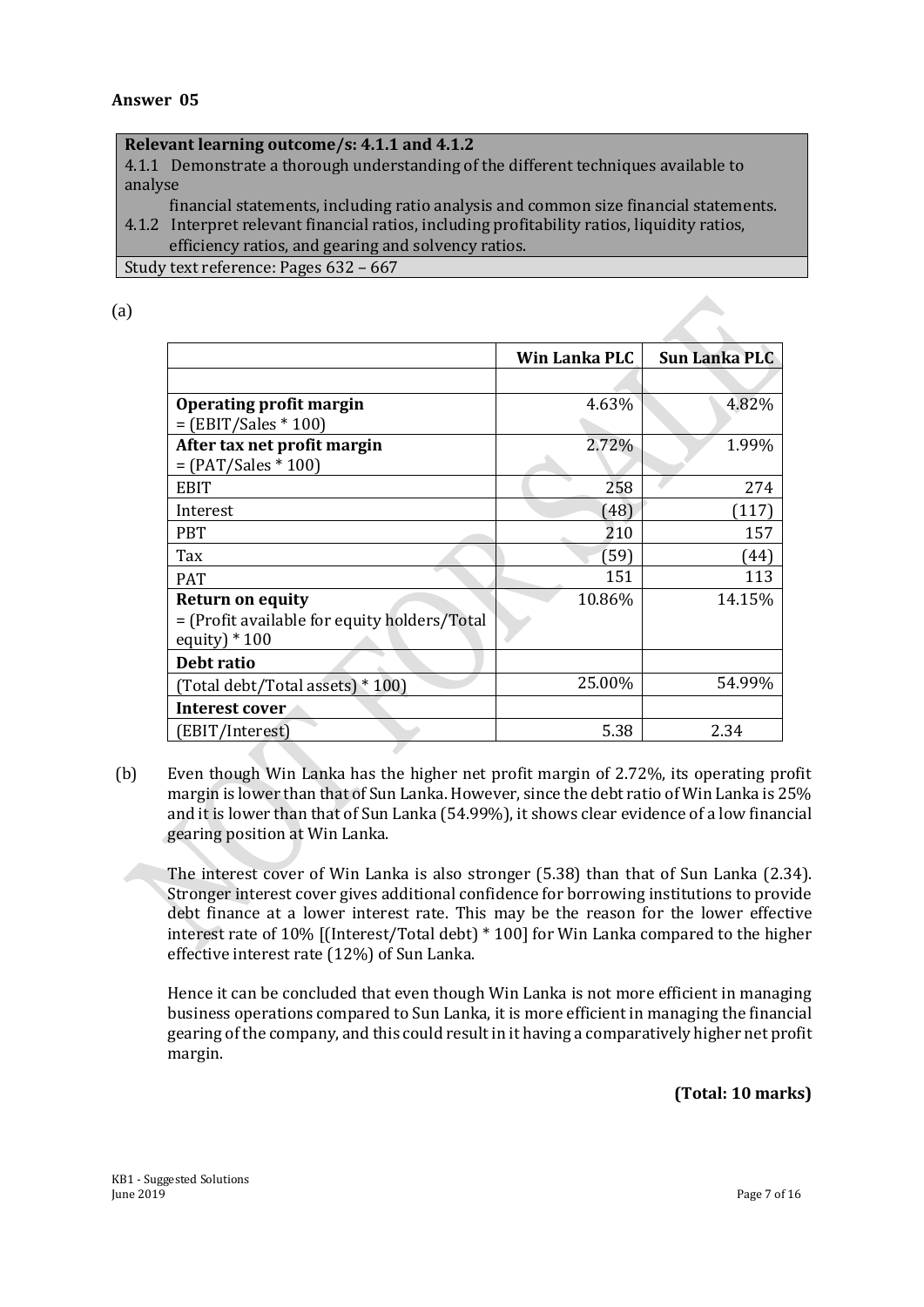# **SECTION 2**

#### **Answer 06**

**Relevant learning outcome/s: 3.1** Consolidated financial statements

Study text reference: Pages 511 – 585

#### **Red PLC**

#### **Consolidated statement of financial position as at 31 March 2019**

|                       | <b>Red PLC</b> | <b>BPL</b> | W1        | W <sub>2</sub> | W <sub>3</sub> | W <sub>4</sub> | W <sub>5</sub>  | W <sub>6</sub> | W <sub>7</sub> | W <sub>8</sub> | Inter co.<br>set-off | Group   |
|-----------------------|----------------|------------|-----------|----------------|----------------|----------------|-----------------|----------------|----------------|----------------|----------------------|---------|
|                       |                |            |           |                |                |                | <b>Rs. '000</b> |                |                |                |                      |         |
| Non-current           |                |            |           |                |                |                |                 |                |                |                |                      |         |
| assets                |                |            |           |                |                |                |                 |                |                |                |                      |         |
| Property, plant       | 534,500        | 208,200    | 11,600    | 105            |                |                |                 |                |                |                |                      | 754,405 |
| and equipment         |                |            |           |                |                |                |                 |                |                |                |                      |         |
| Investment            | 440,000        | -          | (260,000) |                |                |                |                 |                | 7,399          |                |                      | 187,399 |
| Brand name            |                |            | 4,000     |                |                |                |                 | (150)          |                |                |                      | 3,850   |
| Goodwill              |                |            | 2,015     |                |                |                |                 |                |                |                |                      | 2,015   |
|                       | 974,500        | 208,200    |           |                |                |                |                 |                |                |                |                      | 947,669 |
| <b>Current assets</b> |                |            |           |                |                |                |                 |                |                |                |                      |         |
| Inventory             | 456,100        | 95,600     | 2,000     |                |                |                | (2,000)         |                |                |                |                      | 551,700 |
| Trade receivables     | 235,700        | 54,200     |           |                |                |                |                 |                |                |                |                      | 289,900 |
| Receivable from       | 5,300          | $\sim$     |           |                |                |                |                 |                |                |                | (5,300)              |         |
| <b>BPL</b>            |                |            |           |                |                |                |                 |                |                |                |                      |         |
| Cash and cash         |                |            |           |                |                |                |                 |                |                |                |                      | 37,700  |
| equivalents           | 23,500         | 14,200     |           |                |                |                |                 |                |                |                |                      |         |

KB1 - Suggested Solutions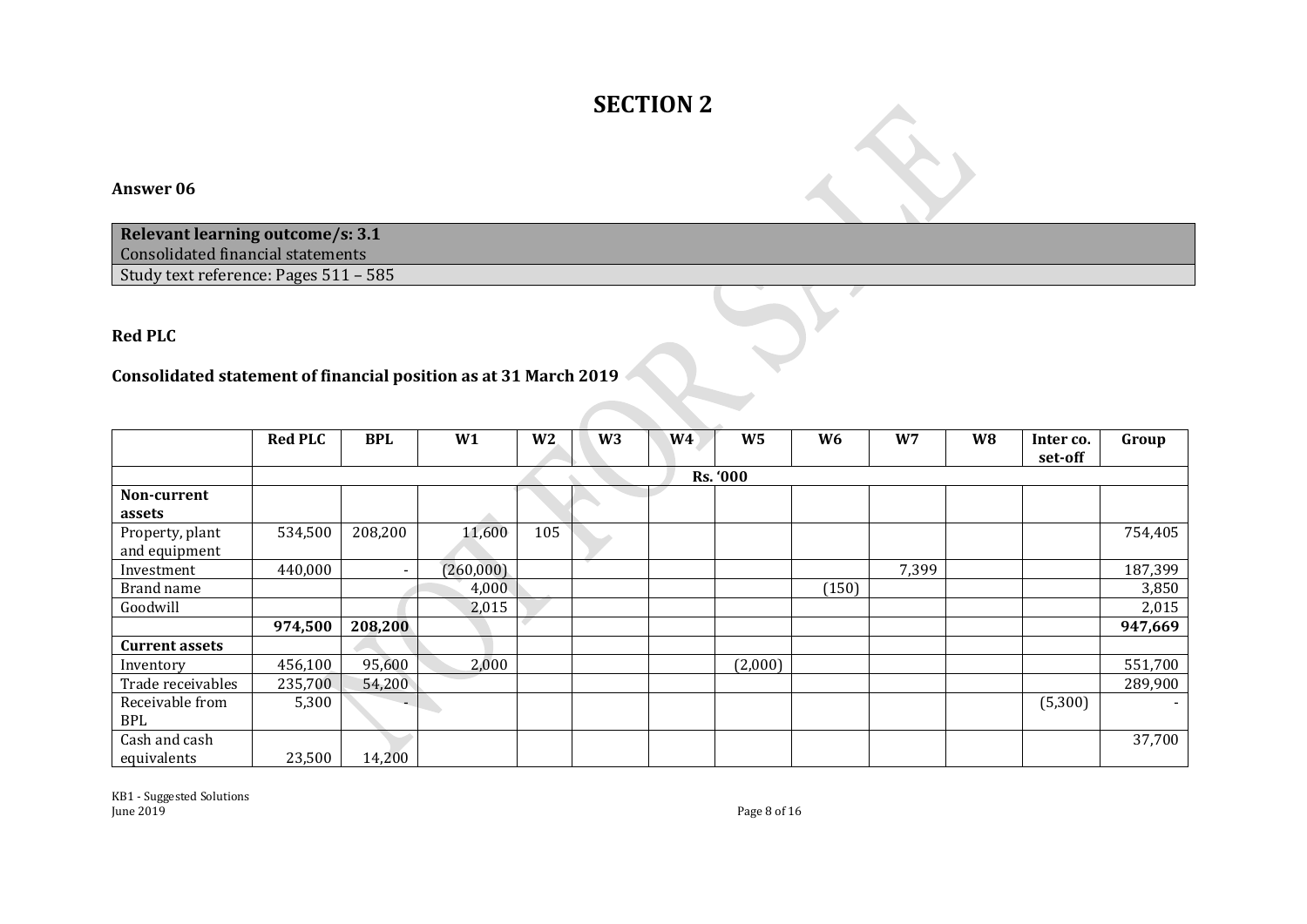|                                        | 720,600   | 164,000 |            |     |      |      |         |       |       |          |         | 879,300   |
|----------------------------------------|-----------|---------|------------|-----|------|------|---------|-------|-------|----------|---------|-----------|
| <b>Total assets</b>                    | 1,695,100 | 372,200 | (240, 385) | 105 |      |      | (2,000) | (150) | 7,399 |          |         | 1,826,969 |
| <b>Equity and</b><br>liabilites        |           |         |            |     |      |      |         |       |       |          |         |           |
| <b>Equity</b>                          |           |         |            |     |      |      |         |       |       |          |         |           |
| Stated capital                         | 1,000,000 | 250,000 | (250,000)  |     |      |      |         |       |       |          |         | 1,000,000 |
| Retained earnings                      | 419,900   | 21,400  | (15, 750)  | 84  | 23   | (62) | (1,600) | (120) | 7,399 | (1, 130) |         | 430,144   |
|                                        | 1,419,900 | 271,400 |            |     |      |      |         |       |       |          |         | 1,430,144 |
| Non-controlling<br>interest            |           |         | 18,000     | 21  | 6    |      | (400)   | (30)  |       | 1,130    |         | 18,727    |
|                                        |           |         |            |     |      |      |         |       |       |          |         | 1,448,871 |
| Non-current                            |           |         |            |     |      |      |         |       |       |          |         |           |
| liabilities                            |           |         |            |     |      |      |         |       |       |          |         |           |
| Deferred tax<br>liability              | 5,200     |         | 3,248      |     | (29) |      |         |       |       |          |         | 8,419     |
| Contingent<br>liability                |           |         | 3,200      |     | c.   |      |         |       |       |          |         | 3,200     |
|                                        | 5,200     |         |            |     |      |      |         |       |       |          |         | 11,619    |
| <b>Current</b><br>liabilities          |           |         |            |     |      |      |         |       |       |          |         |           |
| Trade payables                         | 245,700   | 82,300  |            |     |      |      |         |       |       |          |         | 328,000   |
| Amount due to<br>Red PLC               |           | 5,300   |            |     |      |      |         |       |       |          | (5,300) |           |
| Deferred<br>consideration              |           |         | 917        |     |      | 62   |         |       |       |          |         | 979       |
| Accrued expenses                       | 24,300    | 13,200  |            |     |      |      |         |       |       |          |         | 37,500    |
|                                        | 270,000   | 100,800 |            |     |      |      |         |       |       |          |         | 366,479   |
| <b>Total equity and</b><br>liabilities | 1,695,100 | 372,200 | (240, 385) | 105 |      |      | (2,000) | (150) | 7,399 |          |         | 1,826,969 |

KB1 - Suggested Solutions June 2019 Page 9 of 16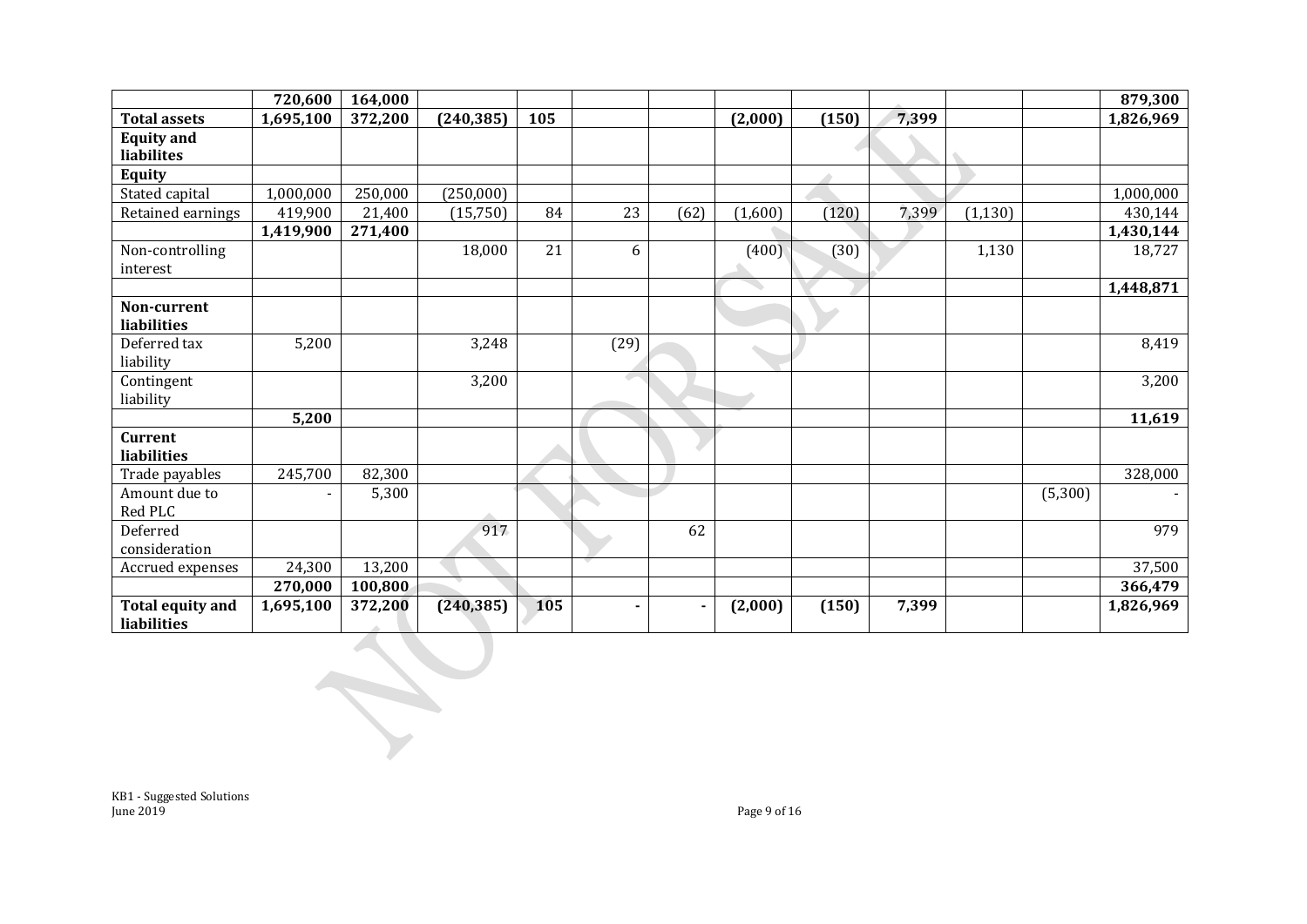#### **W1: Goodwill**

|                                           | <b>Rs. '000</b> |
|-------------------------------------------|-----------------|
| Consideration paid                        | 260,000         |
| Deferred consideration                    | 917             |
| FV of non-controlling interest            | 18,000          |
|                                           | 278,917         |
|                                           |                 |
| <u>FV of net assets as at 1 July 2018</u> |                 |
| Stated capital                            | 250,000         |
| Retained earnings                         | 15,750          |
| FV increase of land                       | 13,000          |
| Deferred tax @28%                         | (3,640)         |
| FV decrease of building                   | (1,400)         |
| Deferred tax @28%                         | 392             |
| FV increase of inventory                  | 2,000           |
| Brand name                                | 4,000           |
| Contingent liability                      | (3,200)         |
|                                           | <u>276,902</u>  |
| Goodwill                                  | 2,015           |

#### **W2: Depreciation on FV decrease of building**

| Depreciation          |  |                 |
|-----------------------|--|-----------------|
|                       |  | <b>Rs.</b> '000 |
|                       |  |                 |
| Deferred tax reversal |  |                 |

# **W3: Deferred tax**

|                       | <b>Rs.</b> '000 |
|-----------------------|-----------------|
| Deferred tax reversal |                 |
| Retained earnings     |                 |
| Minority interest     |                 |
|                       |                 |

#### **W4: Interest cost from deferred consideration**

 $917 * 0.09 * 9/12 =$  Rs. 62,000

## **W5: Realisation of fair value gain of inventory**

|                               | <b>Rs. '000</b> |
|-------------------------------|-----------------|
| Dr. Retained earnings         | 1,600           |
| Dr. Non-controllling interest |                 |
| Cr. Current assets            | 2,000           |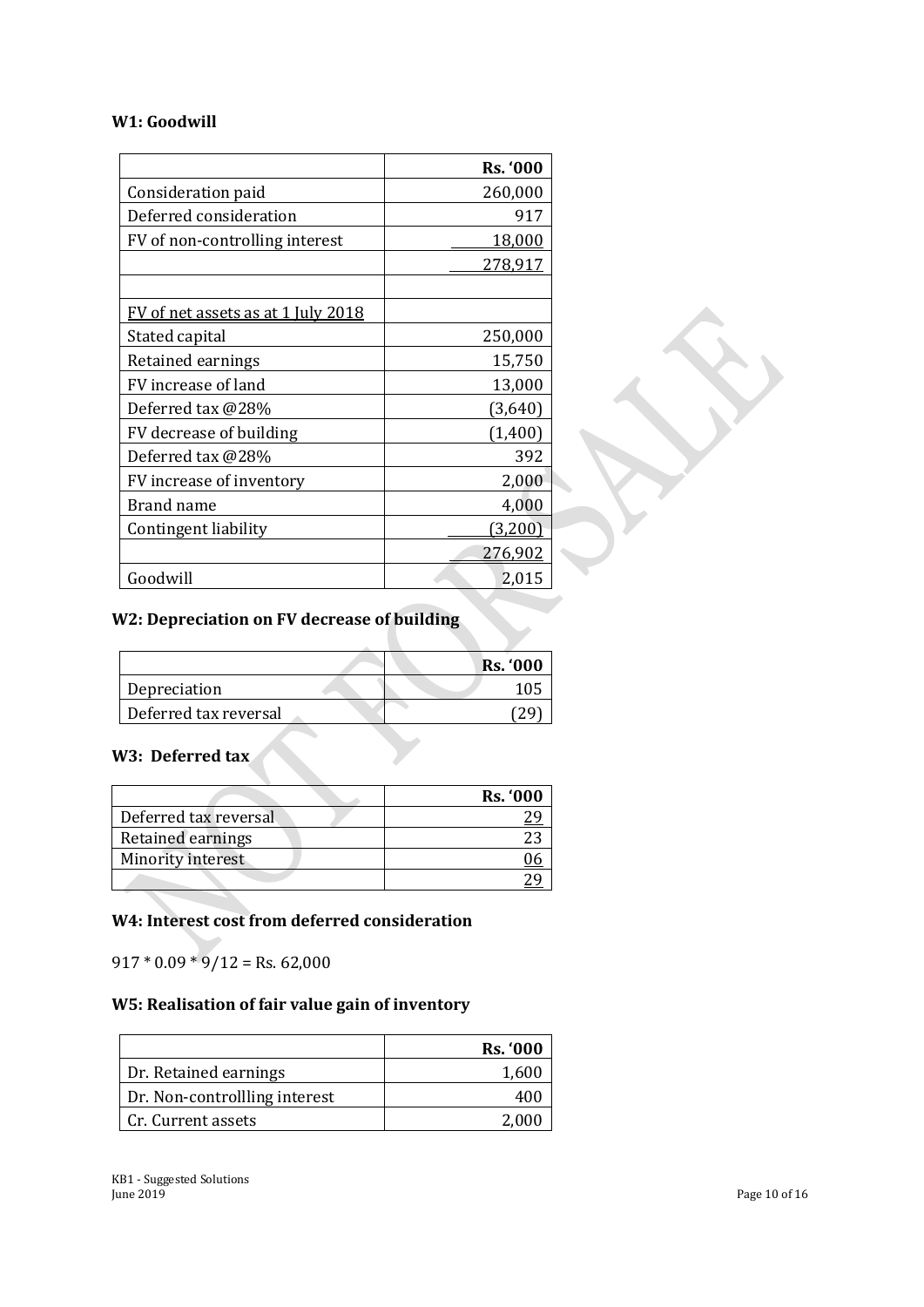#### **W6: Amortisation of brand name**

|              | <b>Rs. '000</b> |
|--------------|-----------------|
| Amortisation | 1 <sub>L</sub>  |

# **W7: Investment in GPL (JV)**

|                                                   | <b>Rs.</b> '000 |
|---------------------------------------------------|-----------------|
| Investment                                        | 180,000         |
| Share of post acq. Profit (34,300 - 19,200) * 49% |                 |
|                                                   |                 |

## **W8**

|                                             | <b>Rs. '000</b> |
|---------------------------------------------|-----------------|
| 31 March 2019: BPC retained earnings        | 21,400          |
| 1 July 2018: Acquisition profit             | (15,750)        |
|                                             | 5,650           |
| Non-controlling interest $(5,650 \ @ 20\%)$ | 1.130           |

# **(Total: 25 marks)**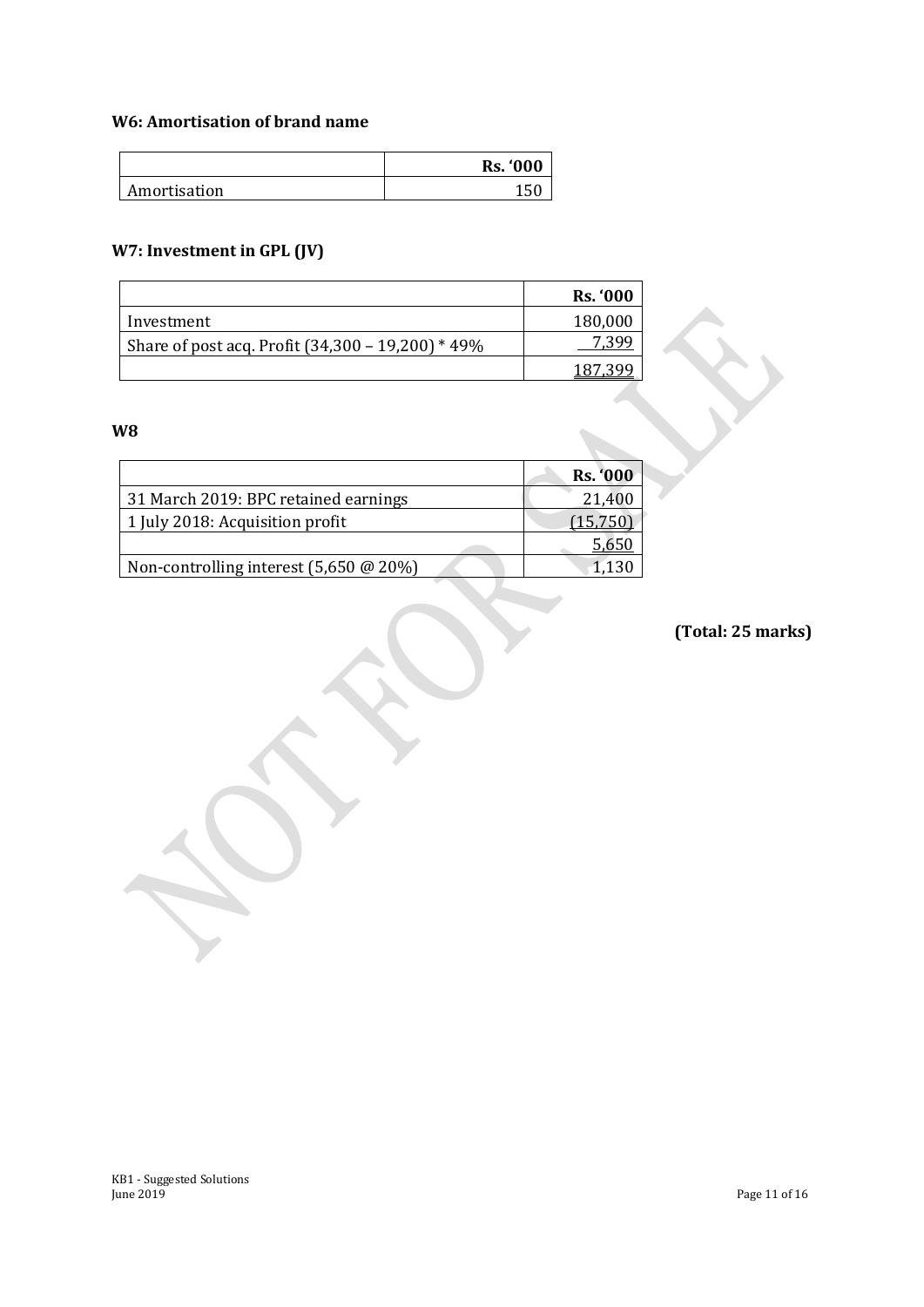#### **Relevant learning outcome/s: 2.1 and 2.2**

2.1 Level A

 Thorough knowledge and comprehension of the standard to identify significant complicated issues and any potential implications to the financial statements, and to exercise professional judgment in the evaluation and application of standards in resolving a complicated matter related to financial reporting. Where:

- A "complicated matter" includes transactions and/or events which require thorough analysis of the matter and evaluation of standards.

- It may require the analysis, application and evaluation of relevant standard/s.

2.2 Level B

Good knowledge and comprehension of the standard to identify moderately complicated issues and any potential implications to the financial statements, and to exercise professional judgment in the analysis and application of standards in resolving a moderately complicated matter related to financial reporting. Where:

A "moderately complicated matter" includes transactions and/or events which require an analysis of a matter and evaluation of such matter with the related.

Study text reference: Pages 120 – 122, 136 – 143, and 433 – 443

(a) Cost of an item of PPE includes the purchase cost and also any costs directly attributable to bringing the asset to the location and condition necessary for it to be capable of operating in the manner intended by the management.

Hence the transport cost incurred by Aaron should also be added to the purchase cost of the machine and its components. The cost of the machine and its components is Rs. 303 million [(300 + (300 \* 1%)]**.**

The standard requires to depreciate separately the major components of a PPE with varying useful lives in order to reflect the depreciation charge and carrying value of the asset accurately .

Therefore, the depreciation charge of each component and the rest of the machine for the year can be calculated as follows.

- Component 1: Depreciation is Rs. 10.1 million  $((20 + 0.2)/2)$
- Component 2: Depreciation is Rs. 12.12 million  $(60 + 0.6)/5$ )
- Rest of PPE: Depreciation is Rs. 20 million (((303 20.2 60.6) 22.2)/10)

The total depreciation charge of the machine for the year is Rs. 42.22 million, and this should be recognised as an expense in the income statement.

The net carrying value of the machine as at 31 March 2019 was Rs. 260.78 million (303 – 42.22) and it should be reflected in the statement of financial position as a non-current asset.

The bi-annual maintenance cost of the machine of Rs. 0.5 million, and any related cost that is maintenance in nature, represent day-to-day costs of servicing the item. Hence, these costs should be recognised in the income statement as they are incurred.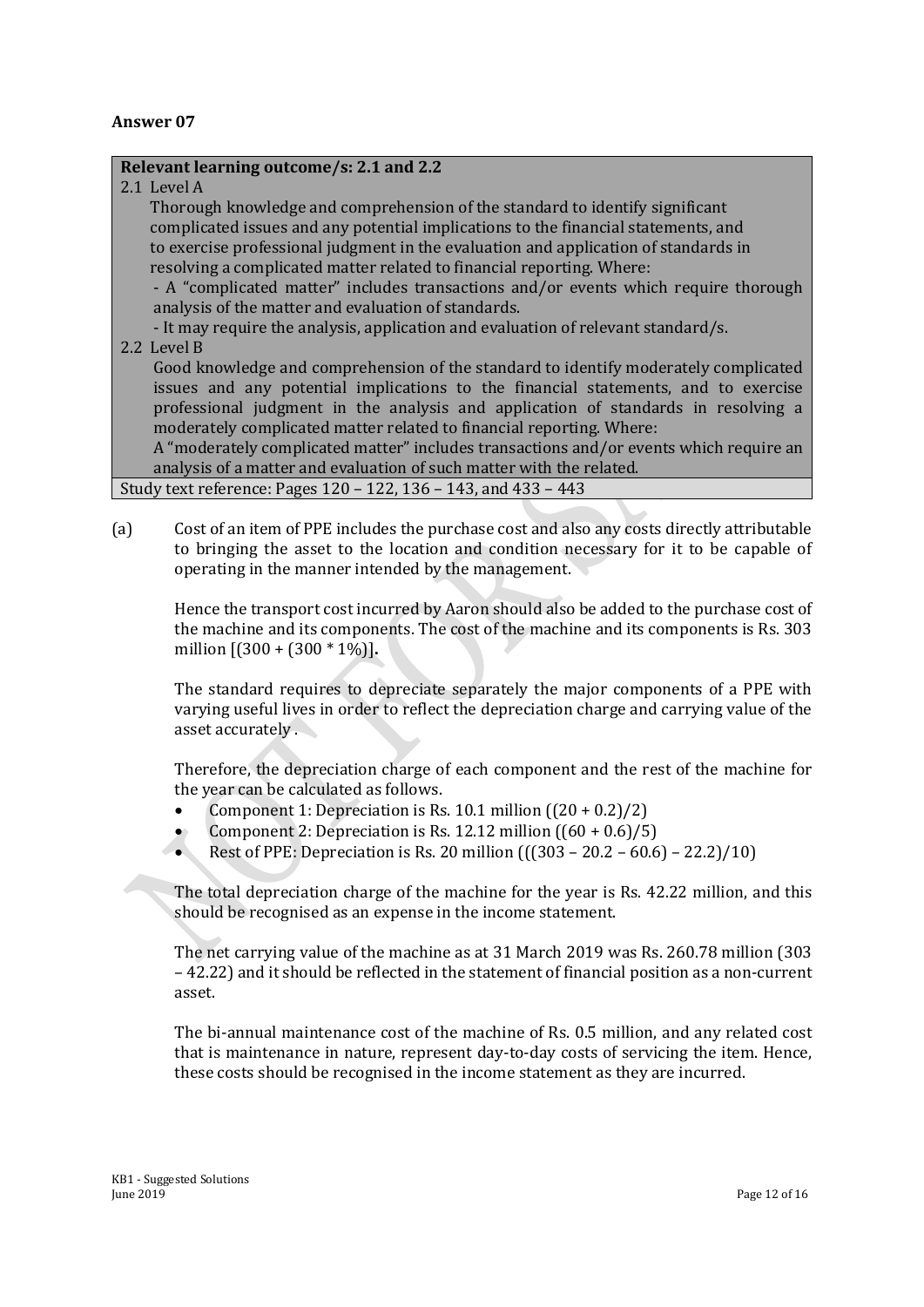(b)

| Person/entity                      | Relationship                                                                                                                                                | <b>Related</b><br>party? | Reference<br>to LKAS      |
|------------------------------------|-------------------------------------------------------------------------------------------------------------------------------------------------------------|--------------------------|---------------------------|
|                                    |                                                                                                                                                             |                          | 24                        |
| Xian (Pvt) Ltd                     | The entity and the reporting entity are members of<br>the same group (i.e. a subsidiary of Aaron PLC).                                                      | <b>Yes</b>               | Section 9<br>(b)(i)       |
| Mr. Sumanadasa                     | Key management personnel of the reporting entity<br>or of a parent of the reporting entity (i.e. director of<br>Aaron PLC)                                  | Yes                      | Section 9<br>(a)(iii)     |
| SS (Pvt) Ltd                       | 30% stake held by Mr. Sumanadasa, a director of<br>Aaron PLC. This is not sufficient to be a related party<br>of Aaron PLC.                                 | N <sub>0</sub>           | <b>Not</b><br>Applicable  |
| Onex PLC                           | The entity and the reporting entity are members of<br>the same group (i.e. parent of Aaron PLC).                                                            | Yes                      | Section 9<br>(b)(i)       |
| Mr. Amarasekara                    | Key management personnel of the reporting entity<br>or of a parent of the reporting entity (i.e. Onex PLC<br>is chaired and controlled by Mr. Amarasekara). | Yes                      | Section 9<br>(a)(iii)/(i) |
| Pivithuru Finance<br><b>PLC</b>    | An associate or joint venture of a member of a<br>group, of which the other entity is a member (i.e. an<br>associate of Onex PLC).                          | Yes                      | Section 9<br>(b)(ii)      |
| Flora (Pvt) Ltd                    | The entity is controlled or jointly controlled by a<br>key management personnel of Aaron PLC (i.e. Flora<br>(Pvt) Ltd is controlled by Mr. Amarasekara).    | Yes                      | Section 9<br>(b)(vi)      |
| Amarasa<br>Restaurant (Pvt)<br>Ltd | Not controlled by Mr. Amarasekara.                                                                                                                          | No                       | <b>Not</b><br>applicable  |

(c) Paragraph 33 of SLFRS 15 states that control of an asset refers to the ability to direct the use of, and obtain substantially all of the remaining benefits from, the asset. Control includes the ability to prevent other entities from directing the use of, and obtaining the benefits from, the asset. The benefits of an asset are the potential cash flows (inflows or savings in outflows) that can be obtained directly or indirectly in many ways

Paragraph 38 of SLFRS 15 requires an entity to consider indicators of the transfer of control, which include, but are not limited to, the following:

- the customer has a present right to payment
- the customer has legal title to the asset
- the customer has obtained physical possession of the asset
	- the customer has the significant risks and rewards of ownership
	- the customer has accepted the asset

#### *Contract with X Ltd*

X has physical possession, legal tittle, and an obligation to pay at the time of receipt. These indicate control is transferred when the goods are delivered to X.

#### *Contract with Y Ltd*

Y has physical possession of goods and an obligation to pay Aaron PLC within 75 days from the date of receipt of the goods. Y is responsible for bad debts, and also for any damage to the goods at its premises (as Y has to obtain an insurance cover). These indicate control is transferred when goods are delivered to Y.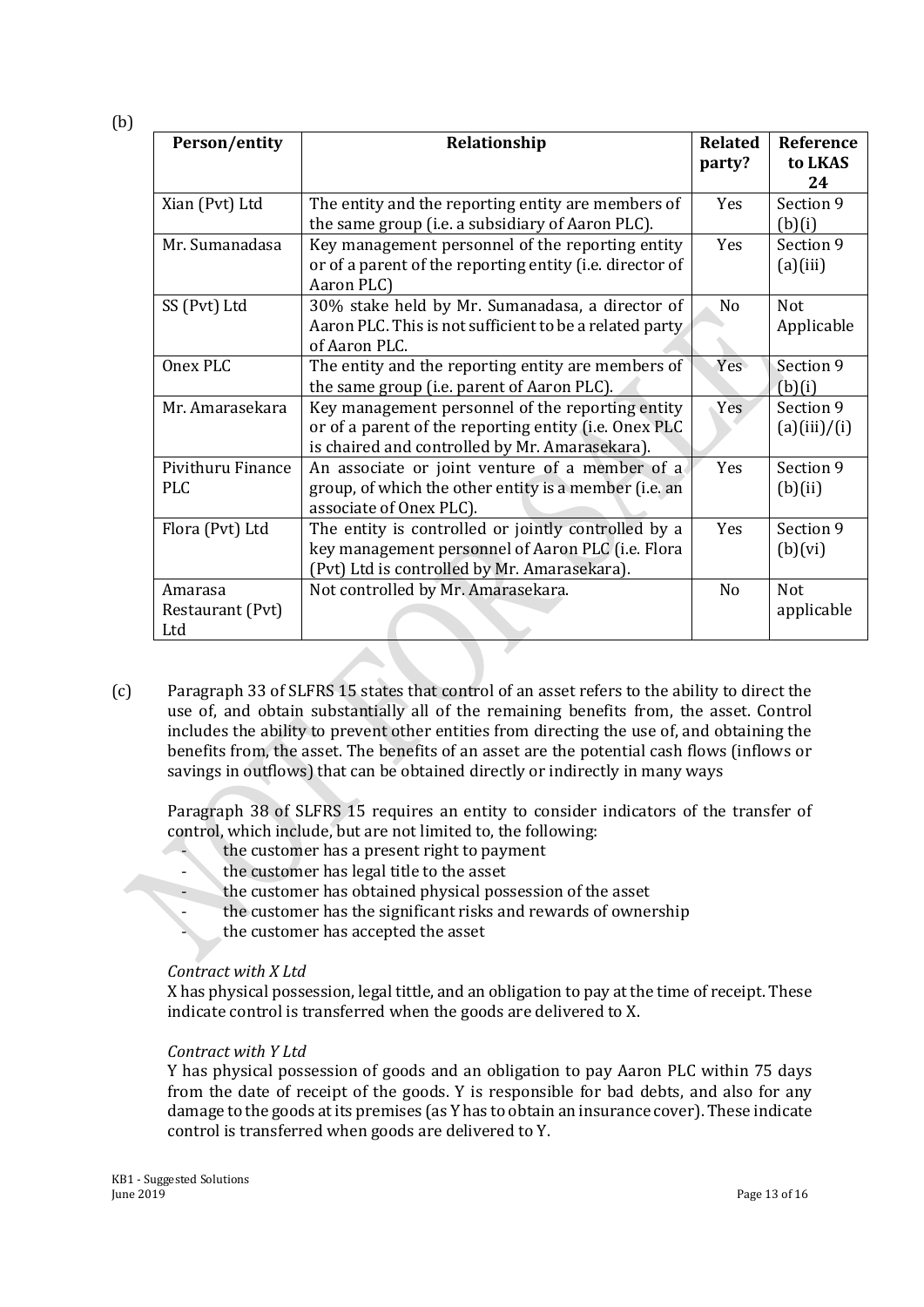- (d) Basic EPS for the year ended 31 March 2019
	- = Net profit attributable to ordinary shareholders Weighted average no. of ordinary shares outstanding during the period
	- = Rs. 120 million 75 million
	- $=$  Rs. 1.60

#### **Diluted EPS**

*Convertible bond* Additional shares on convertible bond = 30,000,000 \* 50 shares = 15,000,000

100

*Adjusted earnings*   $Net profit = Rs. 120,000,000$ Less: Interest saving for the year  $=$   $(Rs. 2,592,000)$ (30 million \* 12% \* (100% – 28%)Rs. 122,592,000

*Share options* Number of shares that would have been issued at fair value = 18,000,000 \* 2.5

|  | $= 11,250,000$   |
|--|------------------|
|  | $= (18,000,000)$ |
|  | $= 6,750,000$    |
|  |                  |

Diluted earnings per share

= Profit on basic EPS + Effect on profit of diluted potential ordinary shares No. of shares in basic EPS + Diluted potential ordinary shares

- $= 122,592,000$  75,000,000 + 15,000,000 + 6,750,000  $=$  Rs. 1.27
- (e) The convertible bond needs to be split into its liability and equity components. The liability component is the present value of future cash outflows discounted at 15%, and the equity component is the remainder. Both components are calculated below.

#### **Non-current liabilities**

Financial liability component of convertible bond (W1) = Rs. 27.44 million

## **Equity**

Equity component of convertible bond = Rs. 2.56 million (Rs. 30 million – Rs. 27.44 million)

KB1 - Suggested Solutions<br>June 2019 June 2019 Page 14 of 16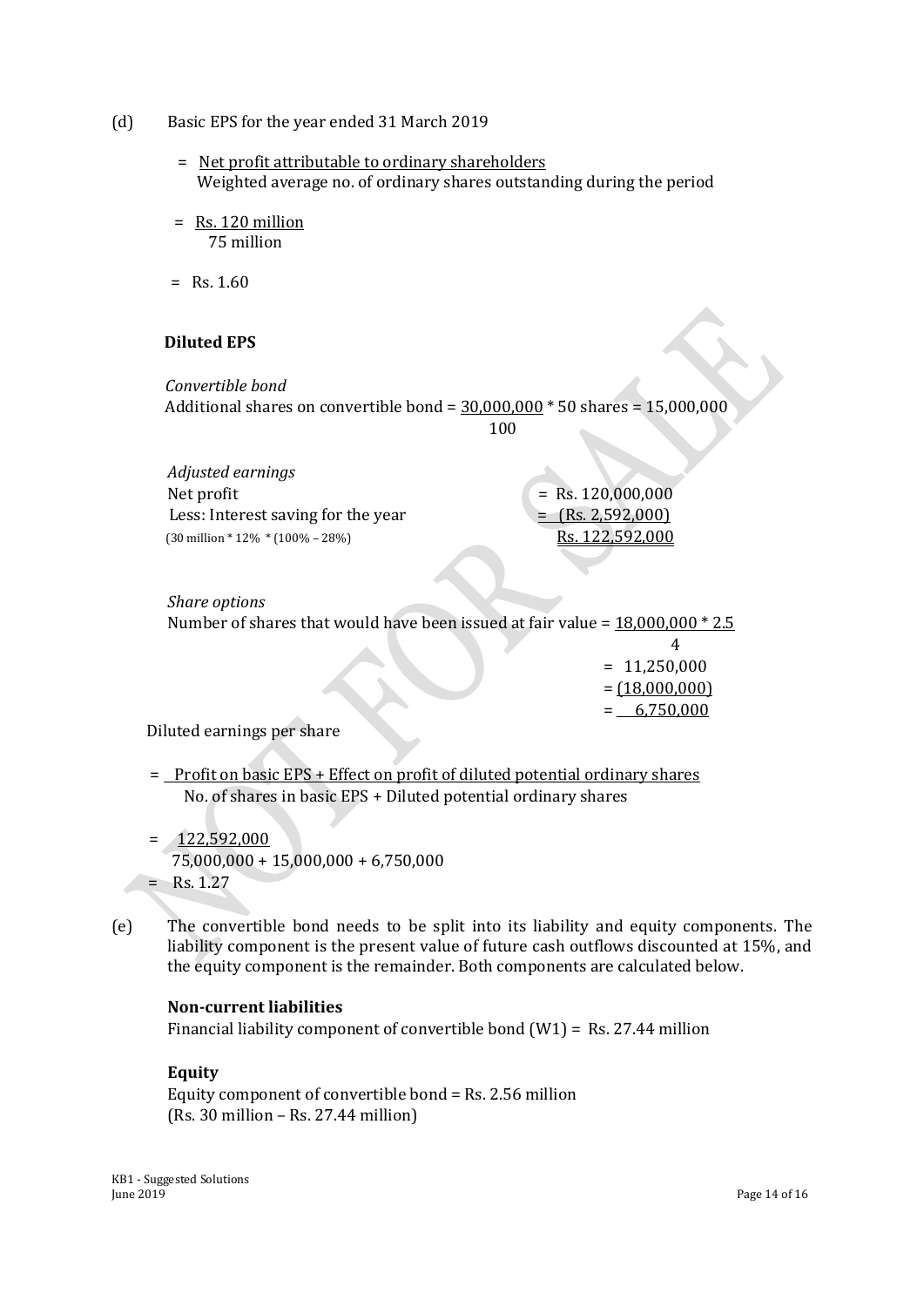**W1** Fair value of equivalent non-convertible debt = Rs. 27.44 million (Rs. 17.16 million + Rs. 10.28 million)

Present value of principal payable at the end of 4 years = Rs. 17.16 million (Rs. 30 million \* 0.572)

Present value of interest annuity payable annually in arrears for 4 years = Rs. 10.28 million (Rs. 30 million \* 12% \* 2.856)

**(Total: 25 marks)**